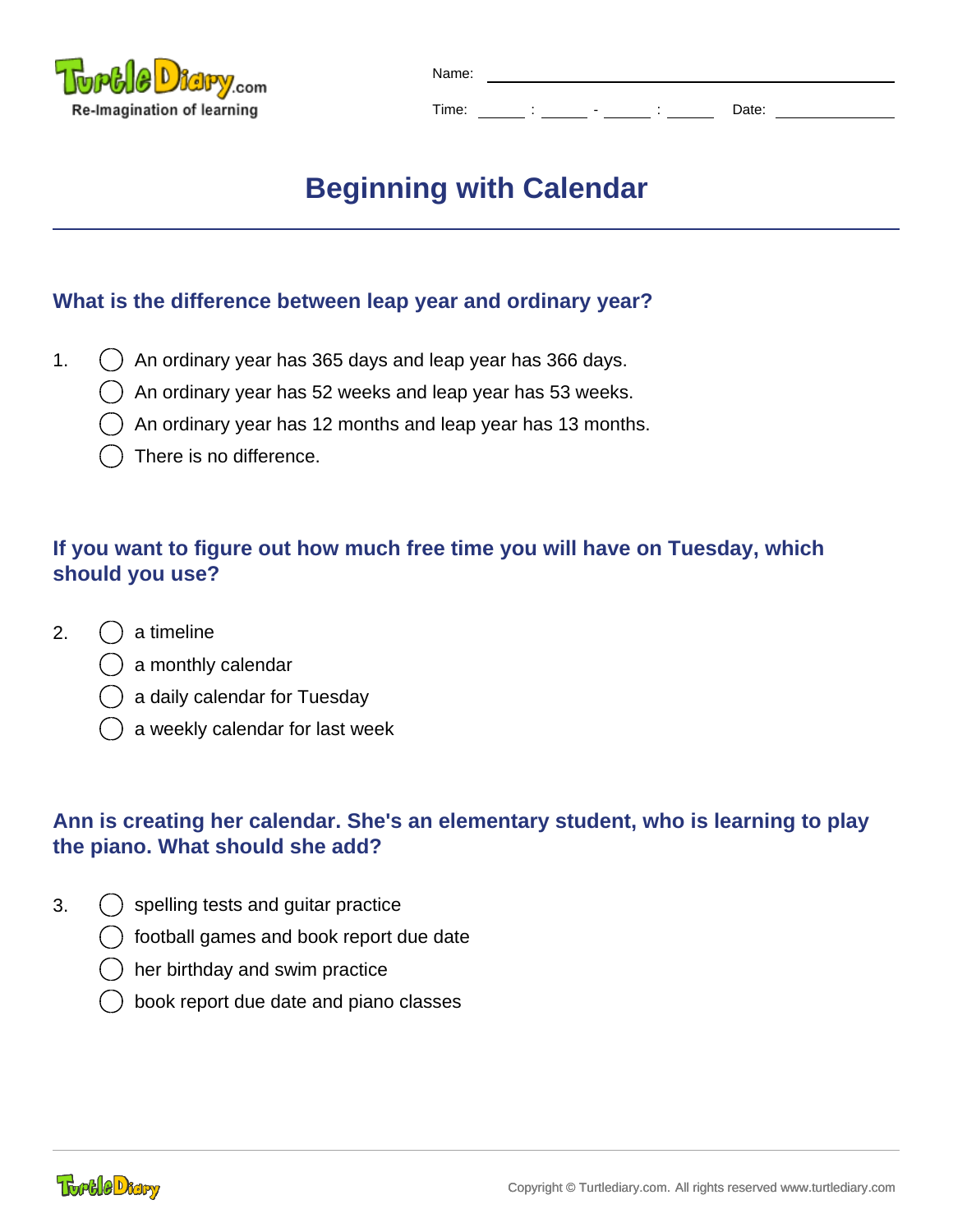## **What month is pictured here?**

4.

|    |    |                  |    | $\vert$ Mo $\vert$ Tu $\vert$ We $\vert$ Th $\vert$ Fr $\vert$ | Sa               | Su |
|----|----|------------------|----|----------------------------------------------------------------|------------------|----|
|    |    |                  |    |                                                                | 1                | 2  |
| 3  | 4  | 5                | 6  | 7                                                              | 8                | 9  |
| 10 | 11 | 12               | 13 | 14                                                             | $\vert 15 \vert$ | 16 |
| 17 | 18 | 19               | 20 | 21                                                             | 22               | 23 |
| 24 | 25 | $\vert 26 \vert$ | 27 | 28                                                             | 29               |    |

February during a leap year

February during an ordinary year

January during a leap year

January during an ordinary year

## **What is the difference between a timeline and a calendar?**

- 5.  $( )$  There is no difference.
	- A calendar shows days whereas a timeline only shows decades.
	- $\hat{A}$  A calendar is typically a chart with rows and columns whereas a timeline is typically all along one row.
	- $\binom{1}{k}$  Calendars only show what is coming up in the future whereas timelines only show what has happened in the past.

## **How many weeks are in a year?**

- 6.  $( ) 43$ 
	- 52
	- 12
	- 7
	-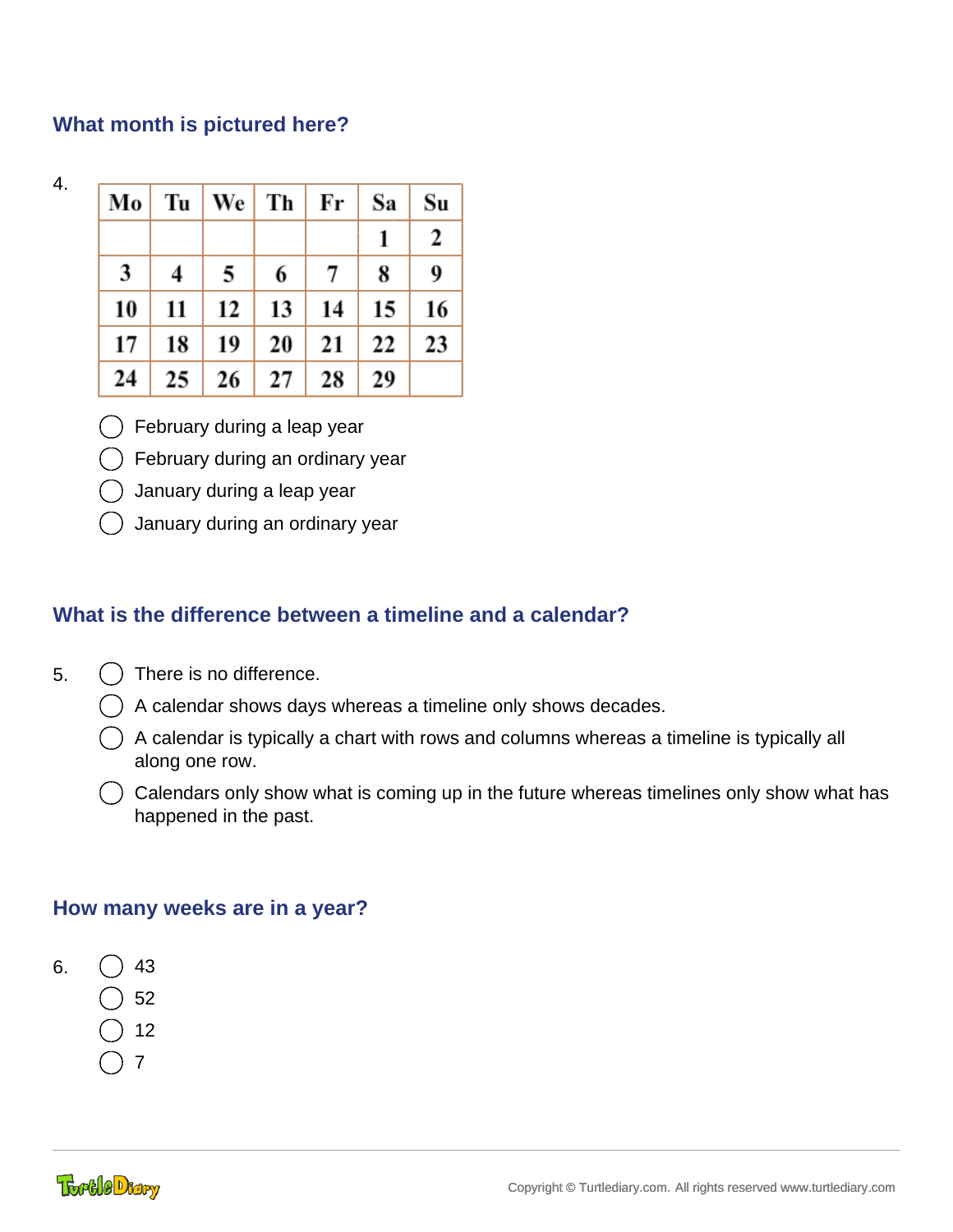## **How many days are in December?**

- $7.$  () 30
	- 29
	- 28
	- 31

## **Each year, the July calendar looks a little different. How is the July calendar the same each year and how is it different?**

- 8.  $\bigcirc$  July always has 31 days, but July starts on a different day of the week each year.
	- $\bigcirc$  July always has 30 days, but July starts on a different day of the week each year.
		- The number of days change, but July 1st is always on a Monday.
		- The number of days change, but July 1st is always on a Sunday.

## **How many months are in a year?**



- 7
- )12
- $\binom{24}{}$

## **The year 2000 was a leap year, how many days were in February' 2000?**

- 10.  $( ) 28$ 
	- 29
	- 30
	- 31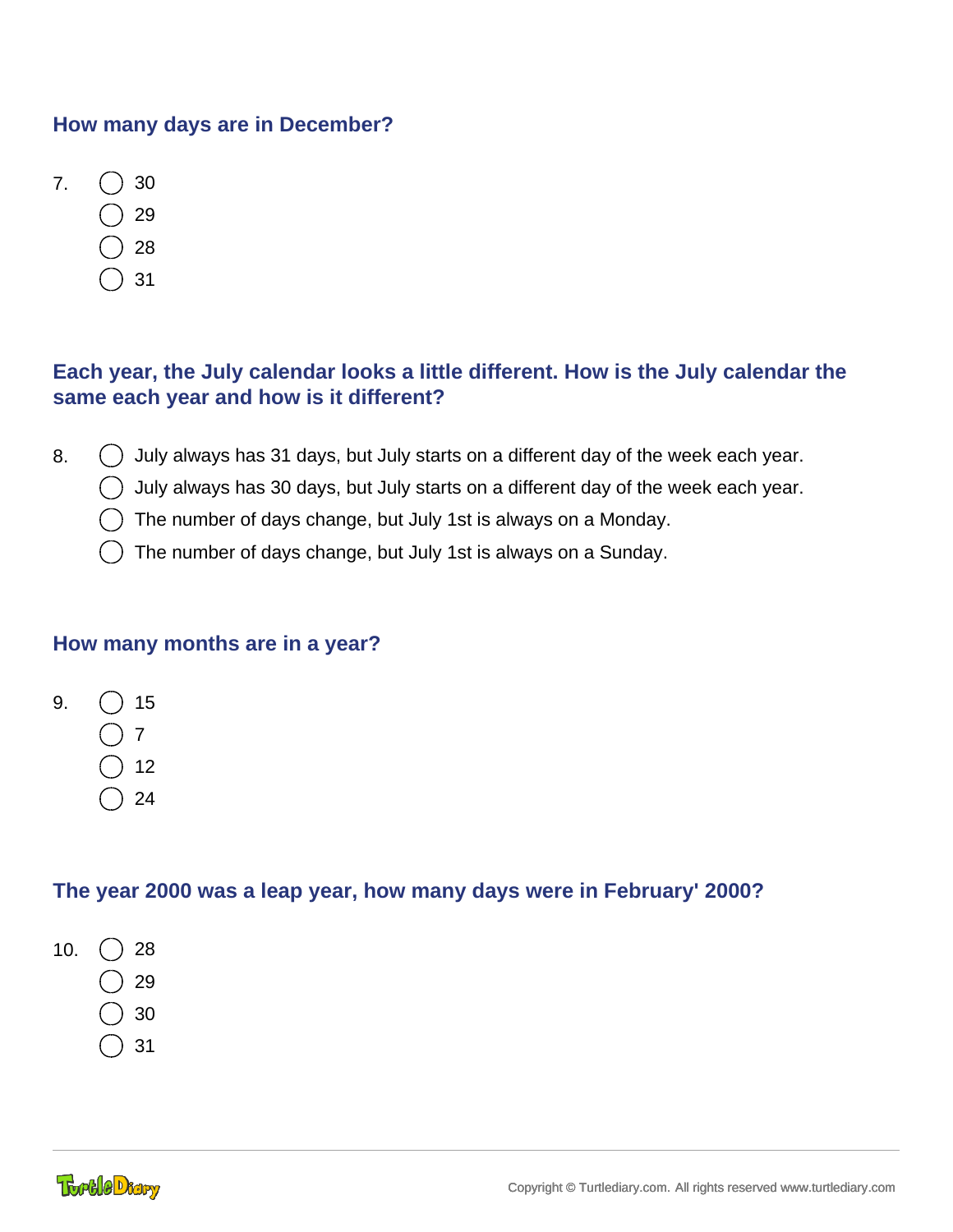## **What is the difference between a lunar and a solar year?**

- 11. () There is no difference.
	- A lunar year is based on the movements of the moon whereas a solar year is based on the movements of sun.
	- A lunar year is longer than a solar year.
	- A lunar year is the typical year whereas solar years are used on some special religious calendars.

## **Which holiday comes first each year?**

- 12. ( ) President's Day
	- Groundhog Day
	- ) Independence Day
	- New Year's Day

## **Name the two consecutive months that begin with the same letter.**

- 13. ( ) January and July
	- June and July

#### **Choose the answer that fills the blanks correctly.**

- 14. Months have either \_\_\_ or \_\_\_\_ days.
	- 30 or 29
	- 28 or 31
	- 30 or 31
	- 28 or 29